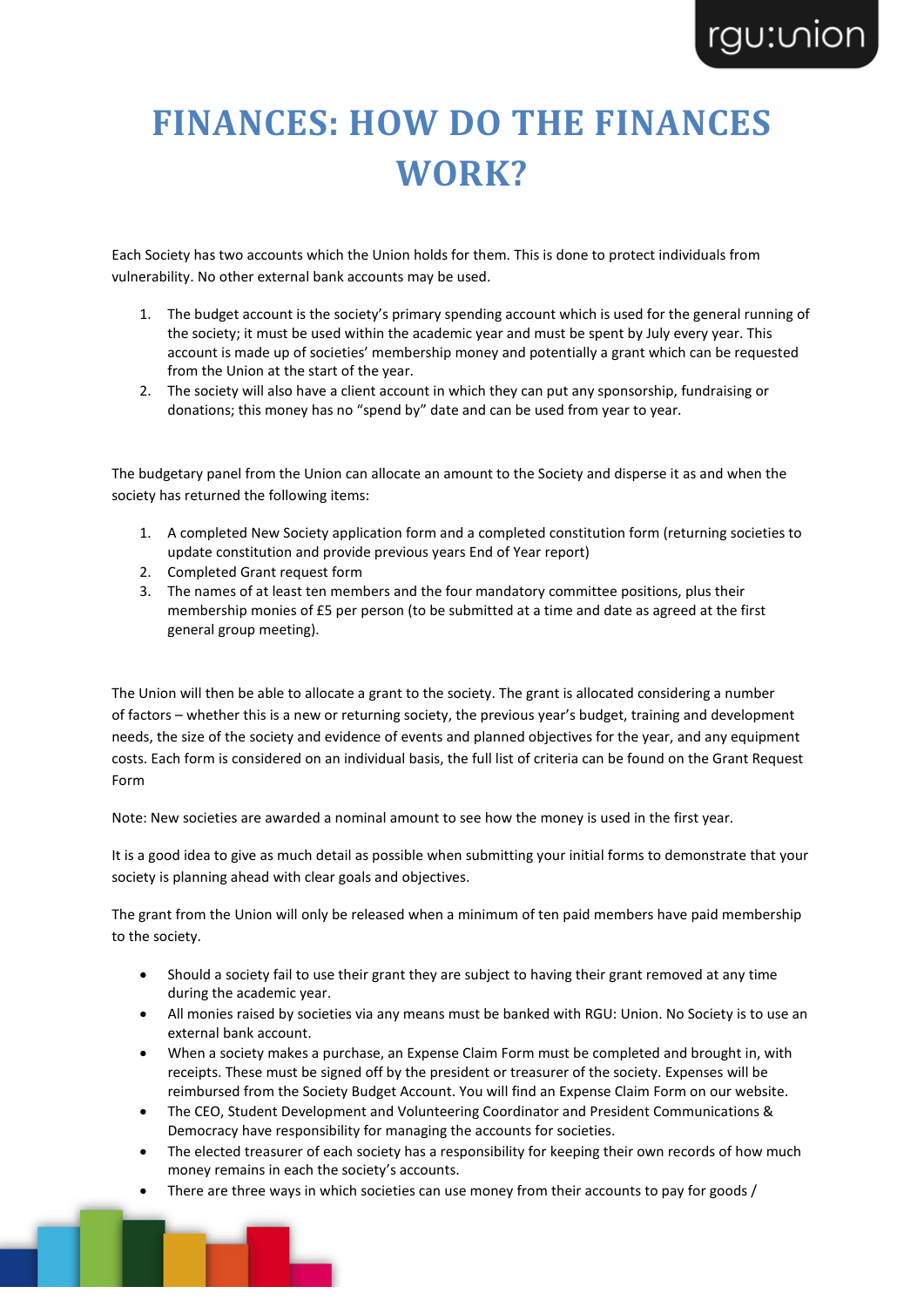services:

- A member of the Society pays out of their own pocket, and then completes an expenses form which is signed by the president of the individual Society;
- The goods / service are ordered and an invoice is presented to RGU: Union. A cheque can then be sent on behalf of the Society to the company;
- In some instances, RGU:Union will be able to order the goods/ service on behalf of the Society and pay directly.
- Only the amount of money which is held within the society's accounts can be spent.
- The CEO is the authorised budget holder for all societies.
- Sponsorship may be sought from external bodies. This may be financial or gifts in kind. All external bodies agreeing to offer sponsorship must enter into a contract with the society. However, all sponsorship deals must be discussed with the CEO and Student Development and Volunteering Coordinator. It is important that there is no conflict of interest at play in sponsorship deals. If it is felt that further communication is required, a meeting should be arranged with the proposed sponsor, the Society and the CEO and Student Development and Volunteering Coordinator.
- Students should primarily provide account numbers and sort codes with expense forms to receive refunds in a timely manner..
- While your Society meets on university or RGU:Union property, you will be covered by our insurance. However it is up to you, the society, to ensure that you complete a risk-assessment form before attending any events, on campus OR off (risk assessment guidance and a risk assessment form can be found on the RGU:Union website). You will also need to ensure that you are covered when you are off campus; for example, when planning a paintball event, you will need to ask the paintballing venue if their insurance will cover you while you are present. You'll find an external activities form on our website.

### BUDGETING

You can arrange your accounts like this so it's easy to keep track of your finances. Don't worry if the print is a bit small here, you can speak to our Finance Officer if you have any queries about arranging your accounts.

|                         |             | <b>4655 Eddy Merckx Appreciation Society</b> | <b>Budget Acc</b> |        |          |         |
|-------------------------|-------------|----------------------------------------------|-------------------|--------|----------|---------|
| 2516                    |             |                                              |                   |        |          | Total   |
|                         | Date        | Description                                  | Membership        | Budget | Paid out | Paid In |
|                         |             | 12/10/2016 Budget from RGU:Union             |                   | 150.00 |          | 150.00  |
|                         |             | 11/11/2015 Membership                        | 25.00             |        |          | 25.00   |
|                         |             | 08/01/2016 Membership                        | 75.00             |        |          | 75.00   |
|                         |             | 15/01/2016 Membership                        | 5.00              |        |          | 5.00    |
|                         |             | 10/02/2016 Membership                        | 5.00              |        |          | 5.00    |
|                         |             | 29/02/2016 Photocopy-recharge cost           |                   |        | 15.00    |         |
|                         |             | 15/04/2016 Fundraising                       |                   |        |          |         |
|                         |             | Expense claim - president                    |                   |        | 25.00    |         |
|                         |             | Totals                                       | 110.00            |        | 40.00    | 260.00  |
|                         |             | <b>Grand Total</b>                           | 220.00            |        |          |         |
| <b>Client Accounts:</b> |             |                                              |                   |        |          |         |
|                         |             | <b>Client Acc</b>                            |                   |        |          |         |
|                         |             | <b>Client Acc</b>                            | Fundraising       |        |          |         |
|                         |             | 100.00                                       |                   |        |          |         |
|                         |             |                                              |                   |        |          |         |
|                         |             |                                              | 100.00            |        |          |         |
|                         | Totals      | 100.00                                       | 100.00            |        |          |         |
|                         | Grand Total | 200.00                                       |                   |        |          |         |

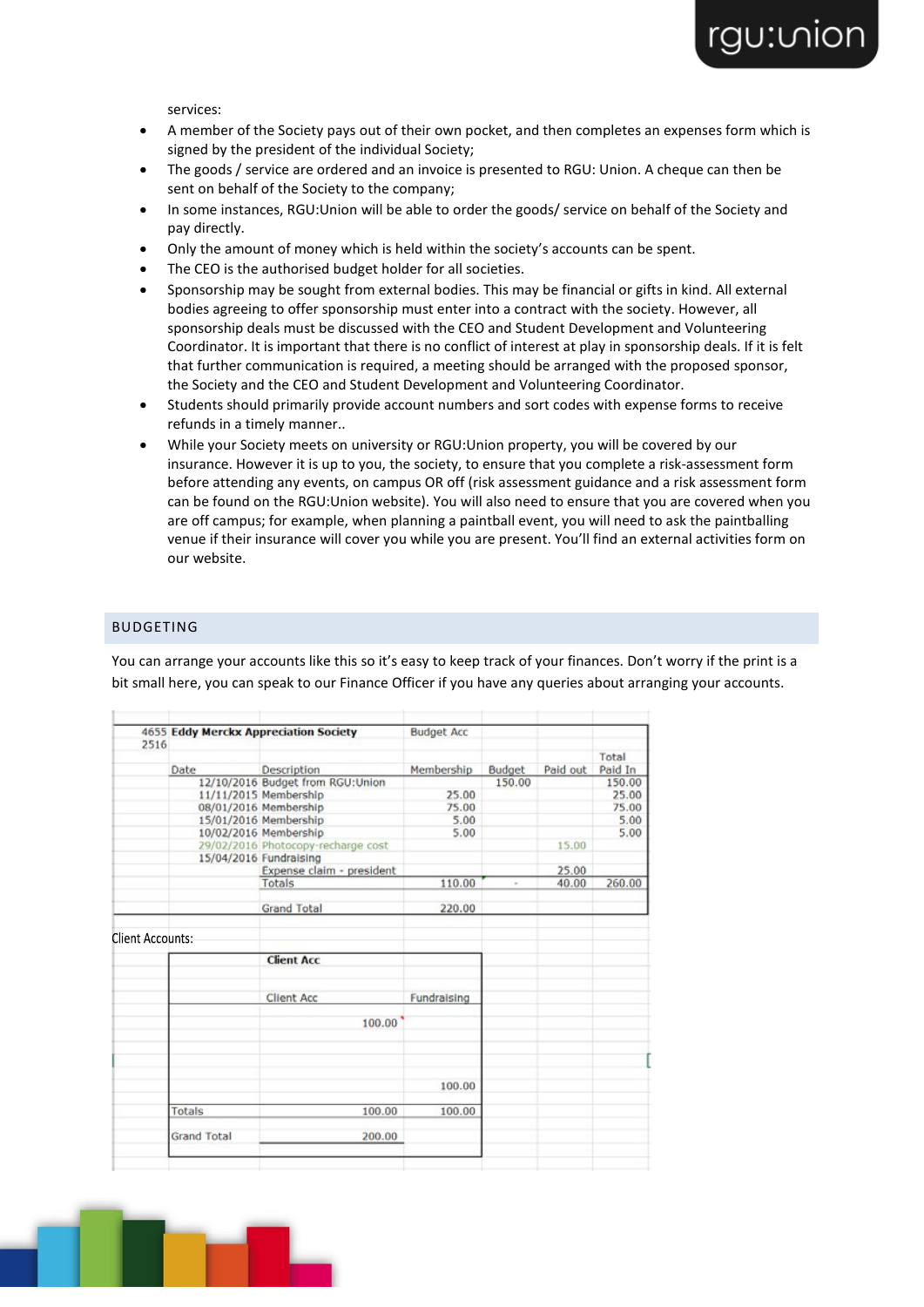### EXPENSE CLAIM FLOW CHART



### BUDGET REQUEST FLOW CHART



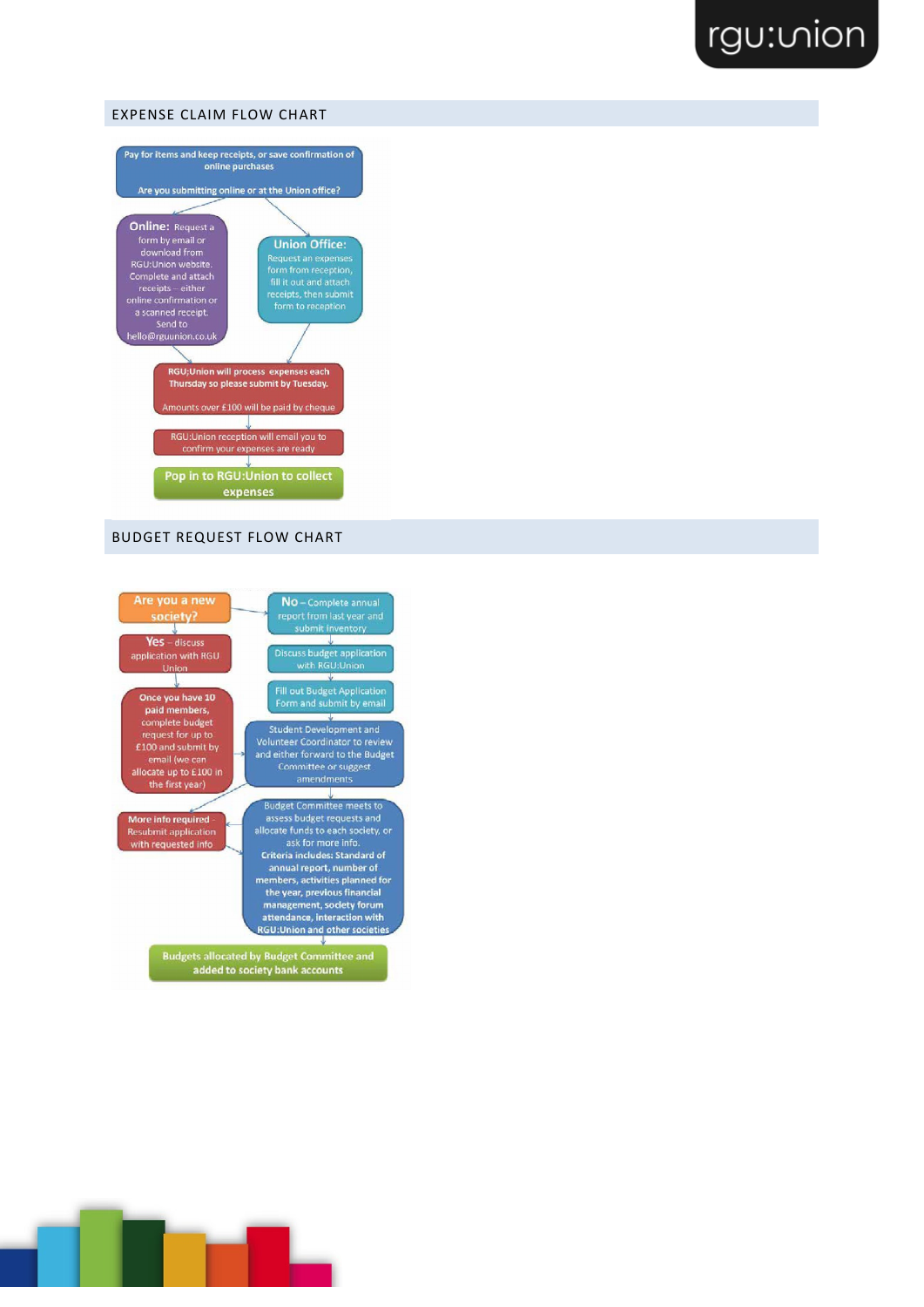### FINANCIAL REGULATIONS GOVERNING THE ALLOCATION OF FUNDS OF THE RGU:UNION SOCIETIES

These financial regulations are in accordance with the RGU Students Union's Constitutional Rules.

### 7. SOCIETY FINANCES

7.1. The Union shall be responsible for the banking and management of all societies funding. No society is permitted to use or set up an external bank account.

7.2. The Staff of the Union shall be responsible for managing the accounts for societies. Each society must elect a Treasurer to keep records of the society income and expenditure. The Union will work with the President and Treasurer of each society to maintain records and process society payments.

7.3. Societies will be given two accounts with the Union.

7.3.1. The Budget Account is the society's primary spending account which is used for the general running of the society with funds such as membership and Union allocated budget. This must be spent by July every year.

7.3.2. The Client Account is the society's savings account which can be used to deposit sponsorship, donations or fundraising for future use as this account can be carried over from year to year.

7.4. Each society shall have designated members who shall be authorised to approve all financial transactions on behalf of the society. The Union must receive up-to-date contact information and sample signatures for each individual, and any changes must be agreed by the society committee.

7.5. Authorised committee members and Union staff shall be responsible for completing all the required paperwork for financial transactions and ensuring no expenditure may be made without sufficient funds present in the society account.

7.6. Societies must provide receipts or invoices for all expenditure. An up-to-date account balance can be requested from the Union's Finance Officer.

7.7. Societies shall receive funding usually through the following sources:

7.7.1. Membership Income: which may be collected by the society or the Union and must be paid into the Union with the necessary membership forms;

7.7.2. Union Grant: which may be allocated to the societies by the Union after consideration of a Grant Request Form;

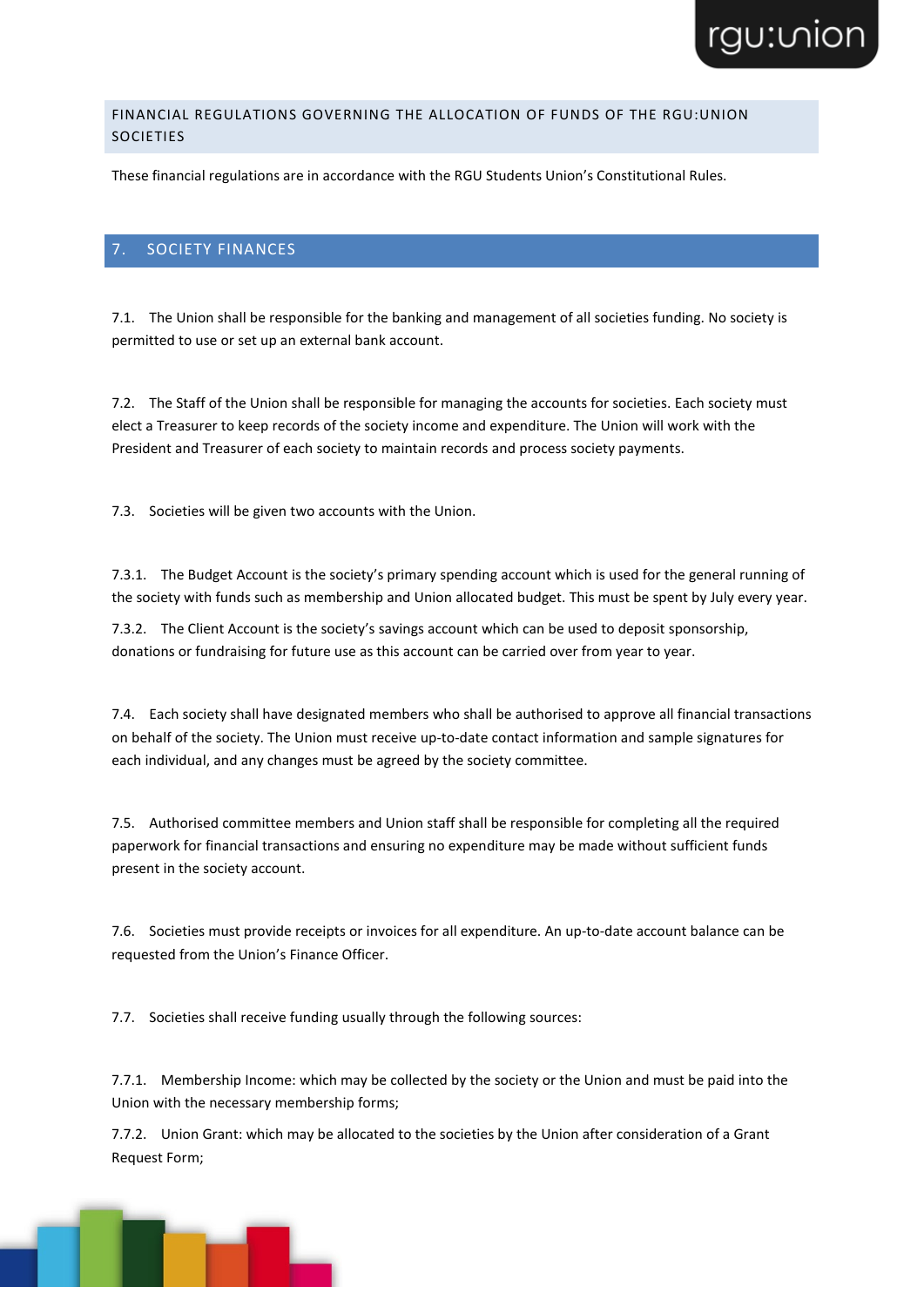

7.7.3. Fundraising: which is expected to cover the operations of the society in addition to supporting charitable causes and must be undertaken following the Union's fundraising guidelines;

7.7.4. Sponsorship: which must be ratified by Union Staff and the Sabbatical Executive Committee before any contracts are signed with external individuals or companies. Any sponsorship agreements, whether financial or in kind, must not be a conflict of interest and must abide by charity laws.

7.8. Societies shall be able to spend their funds usually through the following methods:

7.8.1. Expenses Claims: where the authorised member of the society pays for an expense themselves, and then collates the receipts and completes an Expense Claim Form and returns this to the Union;

7.8.2. Invoices: where a good or service is ordered and the supplier provides an invoice, which the Union shall then pay on behalf of the society.

7.8.3. Purchases: where the society may work with Union staff to pay directly for an item using the Union's banking methods.

7.9. Societies will be able to apply for a grant from the Union to support their activities during the year. The rules around the distribution of funds shall be that:

7.9.1. Societies must submit the required documentation before a grant can be issued which shall include an inventory, an annual report with details of the previous year's activities, total membership and details of committee members.

7.9.2. Societies must complete and submit a Grant Request Form, detailing their planned activities for the year, their projected expenditure, projected income and request for funding.

7.9.3. All Society Grant Requests shall be considered by the Society Finance Committee, which shall usually include:

7.9.3.1. President (Communication and Democracy);

- 7.9.3.2. Vice President (Societies);
- 7.9.3.3. RGU:Union General Manager;
- 7.9.3.4. Student Development and Volunteering Coordinator.

7.9.4. The Society Finance Committee shall consider the following criteria when assessing society funding requests:

- 7.9.4.1. available Union funding;
- 7.9.4.2. previous grant allocations;
- 7.9.4.3. number of active student members;
- 7.9.4.4. realistic projected figures;

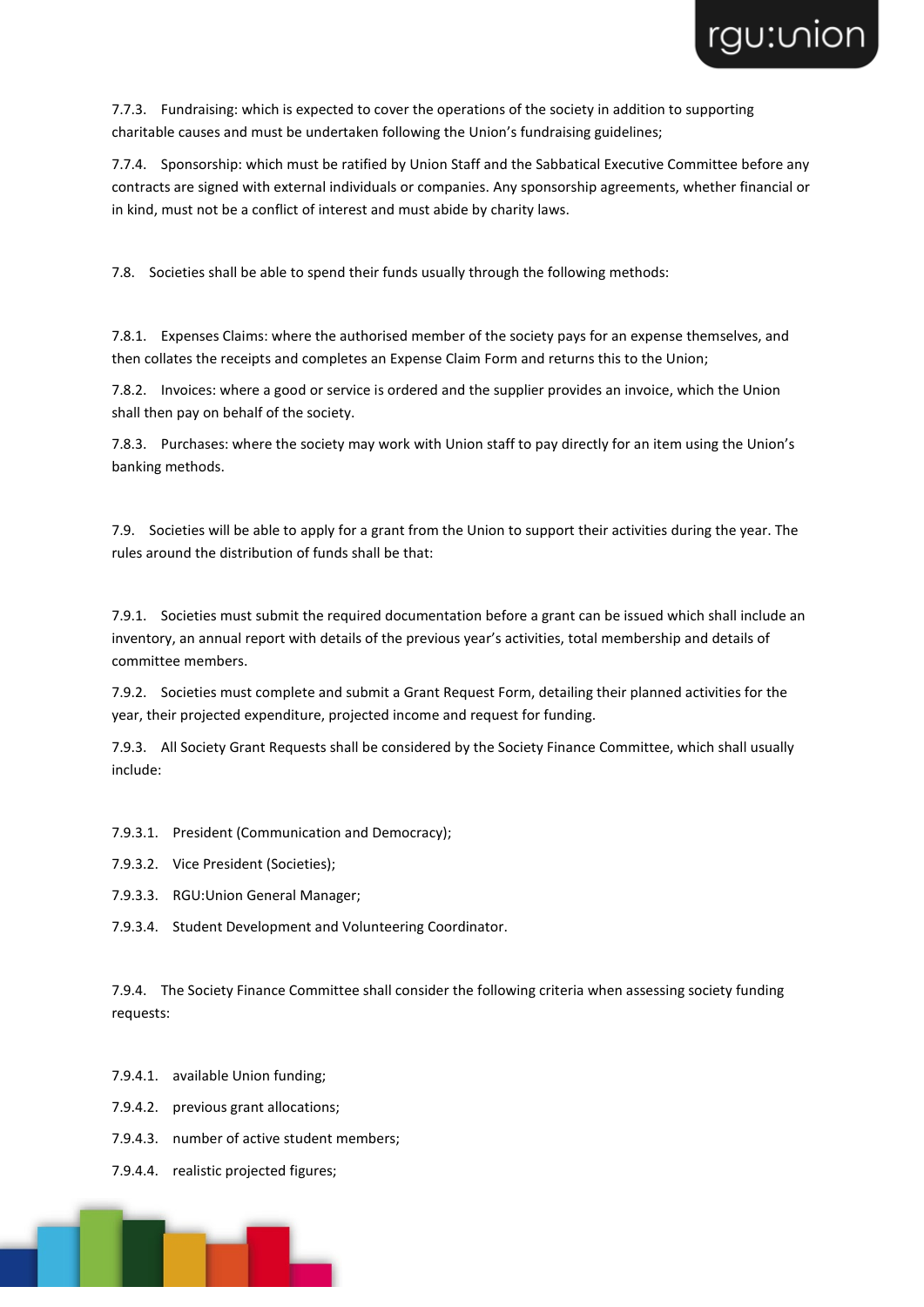- 7.9.4.5. planned fundraising activity;
- 7.9.4.6. training of committee members;
- 7.9.4.7. date of submission of application;
- 7.9.4.8. standard of annual report;
- 7.9.4.9. evidence of good financial management;
- 7.9.4.10. plan of activities for coming year;
- 7.9.4.11. interaction with Union and other groups;
- 7.9.4.12. attendance at Societies Forum and events; and
- 7.9.4.13. charitable or community work undertaken by the society.

7.9.5. Funding for societies is not guaranteed and is issued on the assumption that the society and members abide by the regulations and policies of the Union. The Sabbatical Executive Committee have the power to withhold a budget or to inflict a penalty upon societies found to be in breach of stated rules and regulations.

7.9.6. Societies may appeal any decision of the Sabbatical Executive Committee to withhold a budget or to inflict a penalty, any such appeal must be submitted in writing to the President (Communication and Democracy) within 10 working days of the decision of the Sabbatical Executive Committee.

7.9.7. Where an appeal is submitted in writing to the President (Communication and Democracy) within 10 working days of the decision of the Sabbatical Executive Committee, the appeal shall be considered by the Executive Committee who shall have the following options available to them:

7.9.7.1. Prima facie case: where it is deemed a prima facie cases exists, the Executive Committee shall refer the case directly back to the Sabbatical Executive Committee for re-consideration, once only, and where any subsequent decision of the Sabbatical Executive Committee is final. The Sabbatical Executive Committee shall communicate their decision to the society. There shall be no further right of appeal.

7.9.7.2. No prime facie case: where it deemed that no prima facie case exists, the Executive Committee shall submit a recommendation to the President (Communication and Democracy) that the case be dismissed. The President (Communication and Democracy) shall communicate the decision to the society. There shall be no further right of appeal.

7.9.8. Where an appeal is submitted beyond the 10 working day period after the decision of the Sabbatical Executive Committee, then the appeal shall not be considered. The President (Communication and Democracy) shall communicate this to the society. There shall be no further right of appeal.

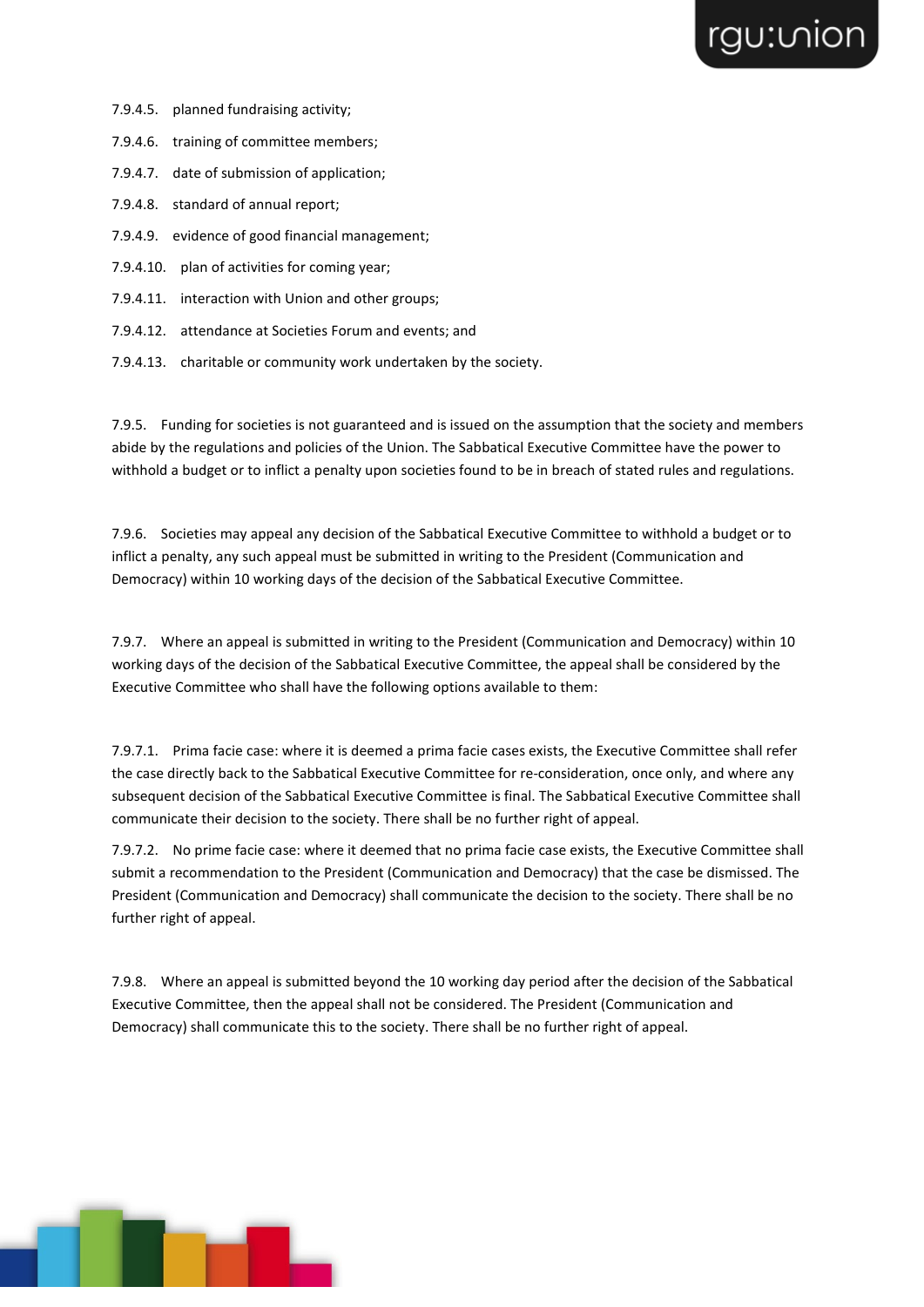### BANKING

- All Societies shall be given their own Budget and Client accounts by RGU:Union. The Budget account is the Society's primary spending account which is used for the general running of the Society; it must be used within the academic year and must be spent by July every year. This account is made up of societies' membership money and a budget which can be requested from the Union at the start of the year. The Society will also have a Client account in which they can put any sponsorship and/or donations; this money has no "spend by" date and can be used from year to year.
- All Societies shall elect a Treasurer to keep records of Society income & expenditure.
- A Society is not permitted to have a personal/external banking account of any kind. All financial transactions must be made by completing the appropriate paperwork and processing the transactions via the correct channels.
- Designated members of the Society committee shall be authorised as signatories for all financial transactions on behalf of the Society. Full contact details and sample signatures shall be submitted to the Finance Officer at RGU:Union by the authorised signatories prior to the beginning of the academic year. Any changes to these signatories must be agreed by the Society committee and the Union must be notified immediately.
- No expenditure may be made without sufficient funds present in the Society account. Any expenditure must be approved by the Society Treasurer.
- Reimbursements will be furnished only when a Society submits a completed Expenses Form with receipts attached. Expense forms must be signed off by the authorised signatories of the Society and approved by the CEO. Expenses will be reimbursed from the Society budget account.
- An updated account balance can be obtained from the Finance Officer.

### MEMBERSHIPS

- All recognised Societies must be open to all Robert Gordon University students.
- Only students of Robert Gordon University and who are members of the RGU:Union shall be eligible to become a Committee Member of their Society.

#### SPONSORSHIP

• Any sponsorship agreement made with an external individual, company or service provider must be discussed with the CEO and/or the Student Development Co-ordinator before any contracts are signed.

#### ADMINISTRATION

- All societies shall be given their own print code and e-mail address.
- Societies must not make any public statement (which shall include any statement on the worldwide web) on behalf of the Society if such a statement puts the Union or University at a reputational risk.
- The Sabbatical Committee shall have the power to impose a penalty upon any Society which has acted in a manner prejudicial to the interests of RGU:Union. Societies in receipt of such a penalty have the right to appeal through the Executive Committee.